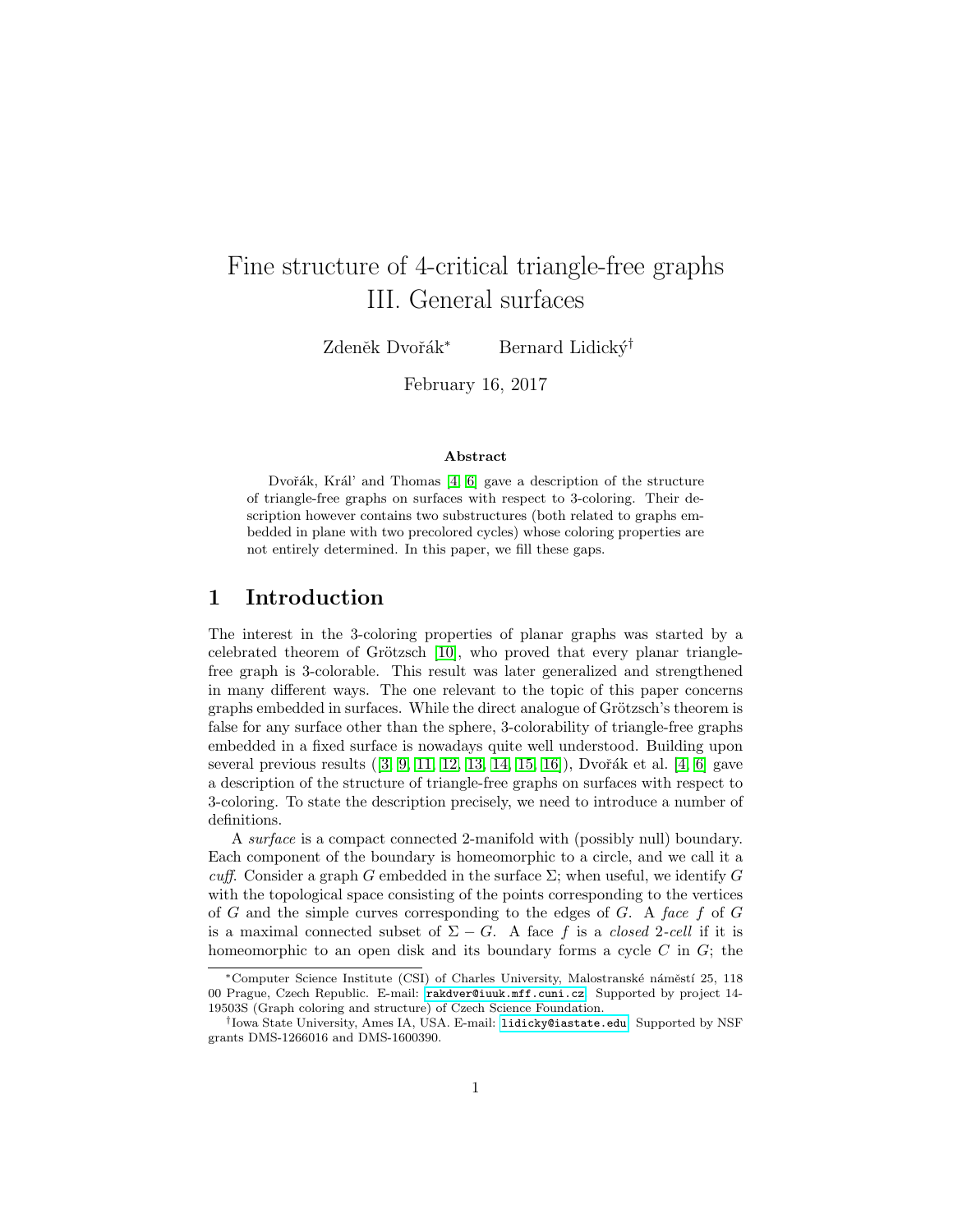length of f is defined as  $|E(C)|$ . A graph H is a quadrangulation of a surface  $\Sigma$ if all faces of  $H$  are closed 2-cells and have length 4 (in particular, the boundary of  $\Sigma$  is formed by a set of pairwise vertex-disjoint cycles in H, called the *boundary* cycles of H). A vertex of G contained in the boundary of  $\Sigma$  is called a *boundary* vertex.

Let G be a graph, let  $\psi$  be a proper coloring of G by colors  $\{1, 2, 3\}$  and let  $Q = v_1v_2 \ldots v_kv_1$  be a directed closed walk in G. One can view  $\psi$  as mapping  $Q$  to a closed walk in a triangle  $T$  with vertices 1, 2, and 3, and the *winding* number of  $\psi$  on  $Q$  is then the number of times this walk goes around T in a fixed orientation. More precisely, for  $uv \in E(G)$ , let  $\delta_{\psi}(u, v) = 1$  if  $\psi(v)$  –  $\psi(u) \in \{1, -2\}$ , and  $\delta_{\psi}(u, v) = -1$  otherwise. For a walk  $W = u_1 u_2 \dots u_m$ , let  $\delta_{\psi}(W) = \sum_{i=1}^{m-1} \delta_{\psi}(u_i, u_{i+1})$ . The winding number  $\omega_{\psi}(Q)$  of  $\psi$  on  $Q$  is defined as  $\delta_{\psi}(Q)/3$ .

Suppose that G is embedded in an orientable surface  $\Sigma$  so that every face of G is closed 2-cell. Let C be the set consisting of all facial and boundary cycles of G. For each of the cycles in  $\mathcal{C}$ , choose an orientation of its edges with outdegree one so that every edge  $e \in G$  is oriented in opposite directions in the two cycles of  $C$  containing  $e$ . We call such orientations *consistent*. Note that there are exactly two consistent orientations opposite to each other. There is a well known constraint on winding numbers in embedded graphs.

**Observation 1.1.** Let G be a graph embedded in an orientable surface  $\Sigma$  so that every face of  $G$  is closed 2-cell. Let  $\mathcal C$  be the set consisting of all facial and boundary cycles of G. Let  $Q_1, \ldots, Q_m$  be the cycles of C viewed as closed walks in a consistent orientation. If  $\psi$  is a 3-coloring of G, then

$$
\sum_{i=1}^{m} \omega_{\psi}(Q_i) = 0.
$$

As the winding number of any 3-coloring of a 4-cycle is 0, we obtain the following constraint on 3-colorings of quadrangulations.

<span id="page-1-0"></span>Corollary 1.2. Let G be a quadrangulation of an orientable surface  $\Sigma$ . Let  $B_1, \ldots, B_k$  be the boundary cycles of G in a consistent orientation. If  $\psi$  is a 3-coloring of G, then

$$
\sum_{i=1}^k \omega_{\psi}(B_i) = 0.
$$

For non-orientable surfaces, the situation is a bit more complicated. Suppose that  $G$  is a quadrangulation of a surface, and let us fix directed closed walks  $B_1, \ldots, B_k$  tracing the cuffs of G. For each facial cycle, choose an orientation arbitrarily. Let D denote the directed graph with vertex set  $V(G)$  and uv being an edge of  $D$  if and only if uv is an edge of  $G$  oriented towards  $v$  in both cycles of C that contain it. Let  $p(G, B_1, \ldots, B_k) = 2|E(D)| \bmod 4$ . Note that  $p(G, B_1, \ldots, B_k)$  is independent on the choice of the orientations of the 4-faces, since reversing an orientation of a 4-face with  $d$  edges belonging to  $D$  changes  $2|E(D)|$  by  $2(4-2d) \equiv 0 \pmod{4}$ .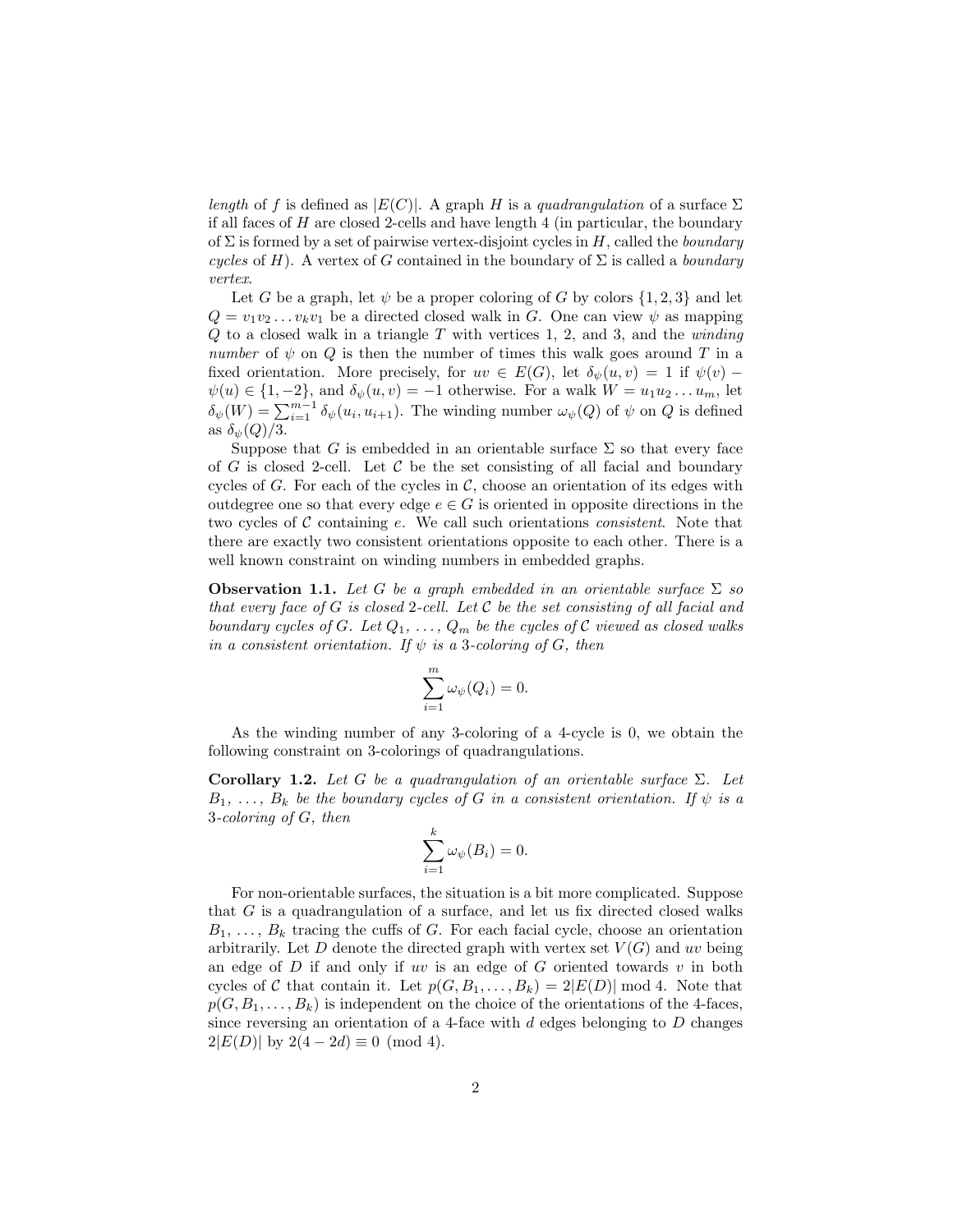Consider the sum of winding numbers of a 3-coloring  $\psi$  of G on cycles in C. As before, the contributions of all edges of G that do not belong to D cancel out, and since  $G$  is a quadrangulation, the winding number on any non-boundary cycle in  $\mathcal C$  is 0. Hence,

$$
\sum_{i=1}^{k} \delta_{\psi}(B_i) = 2 \sum_{uv \in E(D)} \delta_{\psi}(u, v).
$$

Since  $\delta_{\psi}(u, v) = \pm 1$  for every  $uv \in E(D)$ ,

$$
2\sum_{uv\in E(D)} \delta_{\psi}(u,v) \equiv 2|E(D)| \equiv -2|E(D)| \equiv -p(G,B_1,\ldots,B_k) \pmod{4},
$$

regardless of the 3-coloring  $\psi$ . Furthermore,

$$
\sum_{i=1}^{k} \delta_{\psi}(B_i) = 3 \sum_{i=1}^{k} \omega_{\psi}(B_i) \equiv -\sum_{i=1}^{k} \omega_{\psi}(B_i) \pmod{4}.
$$

Therefore, we get the following necessary condition for the existence of a 3 coloring.

<span id="page-2-0"></span>**Observation 1.3.** Let G be a quadrangulation of a surface  $\Sigma$ . Let  $B_1, \ldots, B_k$ be the boundary cycles of G. If  $\psi$  is a 3-coloring of G, then

$$
\sum_{i=1}^k \omega_{\psi}(B_i) \equiv p(G, B_1, \dots, B_k) \pmod{4}.
$$

If a 3-coloring  $\psi$  of the boundary cycles satisfies the condition of Observa-tion [1.3,](#page-2-0) we say that  $\psi$  is *parity-compliant*.

We say that a coloring  $\psi$  of the boundary cycles of a quadrangulation of a surface  $\Sigma$  satisfies the winding number constraint if either

- $\Sigma$  is orientable and the sum of winding numbers of  $\psi$  on the boundary cycles of G in their consistent orientation is 0, or
- $\Sigma$  is non-orientable and  $\psi$  is parity-compliant.

The structure theorem of Dvořák, Král' and Thomas [\[6\]](#page-13-1) now can be stated as follows.

<span id="page-2-1"></span>**Theorem 1.4** ([\[6\]](#page-13-1)). For every surface  $\Sigma$  and integer  $k > 0$ , there exists a constant  $\beta_0$  with the following property. Let G be a triangle-free graph embedded in  $\Sigma$  so that every cuff of  $\Sigma$  traces a cycle in G and so that the sum of the lengths of the boundary cycles of  $G$  is at most  $k$ . Suppose that every contractible 4-cycle in G bounds a face. Then G has a subgraph H with at most  $\beta_0$  vertices, such that H contains all the boundary cycles and each face h of H satisfies one of the following (where  $G[h]$  is the subgraph of G drawn in the closure of h).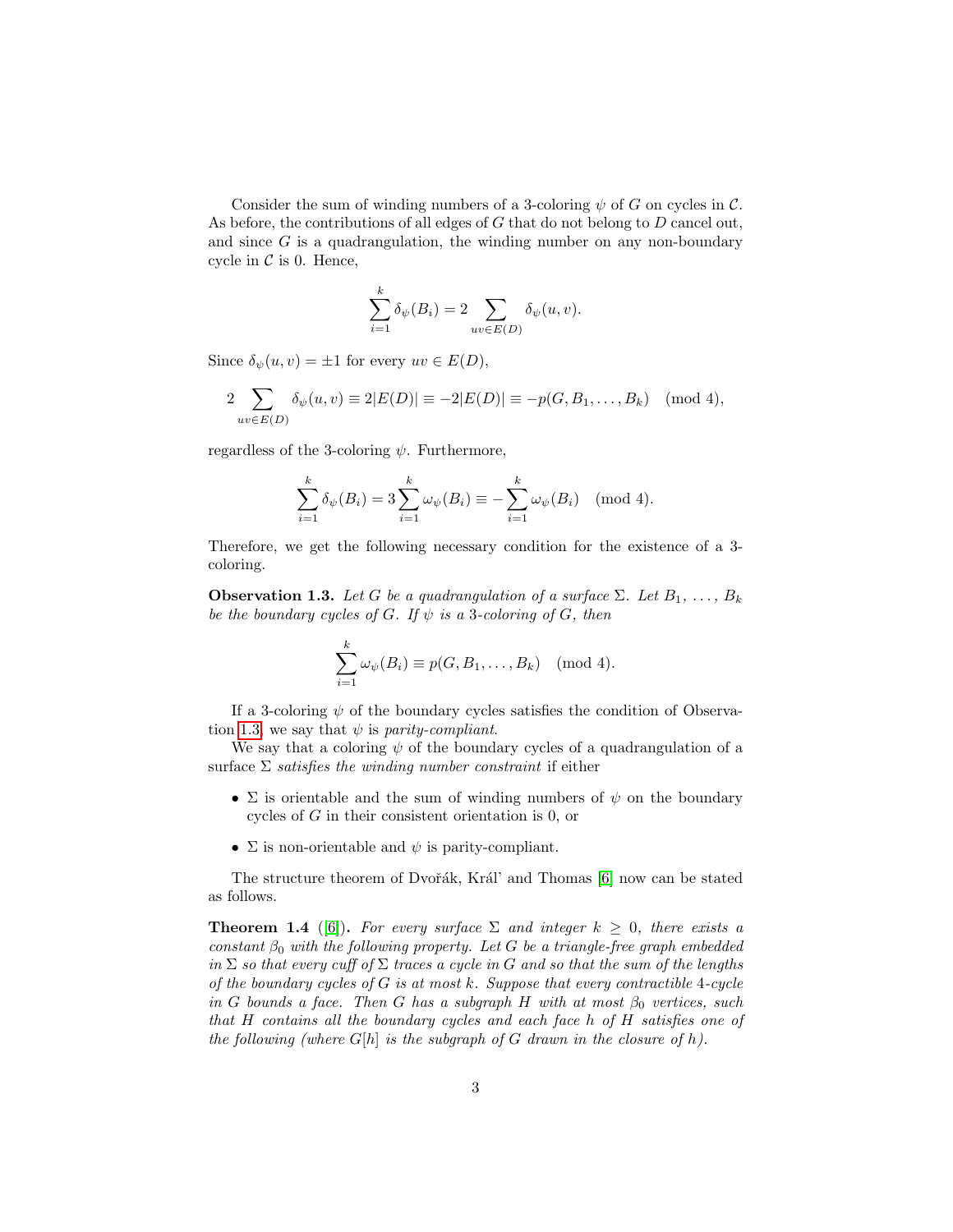

<span id="page-3-0"></span>Figure 1: Some Thomas-Walls graphs (with two different drawings of  $T_4$ ).

- (a) Every precoloring of the boundary of h extends to a 3-coloring of  $G[h]$ , or
- (b)  $G[h]$  is a quadrangulation and every precoloring of the boundary of h which satisfies the winding number constraint extends to a 3-coloring of  $G[h]$ , or
- $(c)$  h is an open cylinder and  $G[h]$  is its quadrangulation, or
- (d) h is an open cylinder and both boundary cycles of h have length exactly 4.

Given the subgraph  $H$  as in the theorem, we can decide whether a given precoloring of the boundary cycles of  $G$  extends to a 3-coloring of  $G$ , by first trying all possible (constantly many) 3-colorings of H that extend the precoloring, and then testing whether they extend to the subgraphs  $G[h]$  for each face  $h$  of  $H$ . In the cases (a) and (b), the theorem also shows how to test the existence of the extension to  $G[h]$ . In the cases (c) and (d), much fewer details are given (although the structure is still sufficiently restrictive to enable many applications of the theorem). The goal of this paper is to fill in this gap. Before stating our result, let us first give a few more definitions.

We construct a sequence of graphs  $T_1, T_2, \ldots$ , which we call Thomas-Walls graphs (Thomas and Walls [\[14\]](#page-13-8) proved that they are exactly the 4-critical graphs that can be drawn on Klein bottle without contractible cycles of length at most 4). Let  $T_1$  be equal to  $K_4$ . For  $n \geq 1$ , let uv be any edge of  $T_n$  that belongs to two triangles and let  $T_{n+1}$  be obtained from  $T_n - uv$  by adding vertices x,  $y$  and  $z$  and edges  $ux, xy, xz, vy, vz$  and  $yz$ . The first few graphs of this sequence are drawn in Figure [1.](#page-3-0) The sequence is unique but embeddings in the plane are not combinatorially unique. For  $n \geq 2$ , note that  $T_n$  contains unique 4-cycles  $C_1 = u_1u_2u_3u_4$  and  $C_2 = v_1v_2v_3v_4$  such that  $u_1u_3, v_1v_3 \in E(G)$ . Let  $T'_n = T_n - \{u_1u_3, v_1v_3\}$ . We call the graphs  $T'_1, T'_2, \ldots$  reduced Thomas-Walls graphs, and we say that  $u_1u_3$  and  $v_1v_3$  are their *interface pairs*. Note that for  $n \geq 3$ , the 4-cycles  $C_1$  and  $C_2$  are vertex-disjoint, and thus  $T'_n$  has an embedding in the cylinder with boundary cycles  $C_1$  and  $C_2$  (as we mentioned before, this embedding is not unique for  $n \geq 4$ ). We always use only such embeddings with boundary 4-cycles when drawing  $T_i$  in the cylinder.

A patch is a graph drawn in the disk with a cycle  $C$  of length 6 tracing the cuff, such that  $C$  has no chords and every face of the patch other than the one bounded by C has length 4. Let G be a graph embedded in a surface. Let  $G'$  be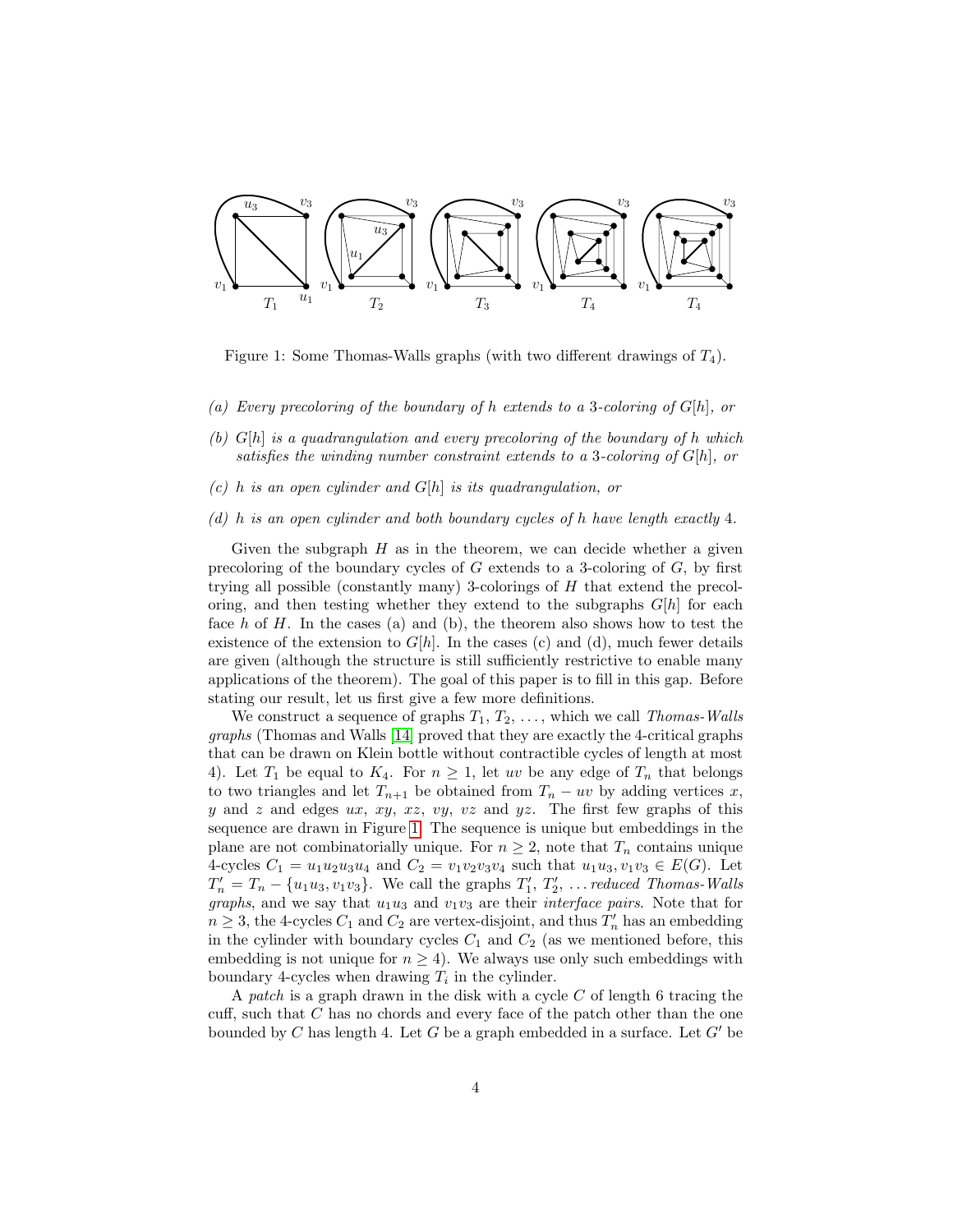any graph which can be obtained from  $G$  as follows. Let  $S$  be an independent set in G such that every vertex of S has degree 3. For each vertex  $v \in S$  with neighbors x, y and z, remove v, add new vertices a, b and c (drawn very close to the original position of v) and 6-cycle  $C = xaybzc$ , and draw any patch with the boundary cycle  $C$  in the disk bounded by  $C$ . We say that any such graph  $G'$  is obtained from  $G$  by *patching*. This operation was introduced by Borodin et al. [\[2\]](#page-13-9) in the context of describing planar 4-critical graphs with exactly 4 triangles.

Consider a reduced Thomas-Walls graph  $G = T'_n$  for some  $n \geq 1$ , with interface pairs  $u_1u_3$  and  $v_1v_3$ . A patched Thomas-Walls graph is any graph obtained from such a graph G by patching, and  $u_1u_3$  and  $v_1v_3$  are its interface pairs.

Next, let us construct another class of graphs, *forced extension quadrangu*lations. Let G be a graph embedded in the cylinder whose holes are contained in distinct faces of G bounded by (not necessarily disjoint) cycles  $C_1$  and  $C_2$  of the same length  $k$  (let us remark that these cycles are disjoint from the cuffs). We say that  $G$  is a forced extension quadrangulation if all other faces of  $G$  have length 4, every non-contractible cycle in  $G$  has length at least  $k$ , and there is a sequence  $K_1, \ldots, K_n$  of non-contractible k-cycles in G such that  $C_1 = K_1$ ,  $C_2 = K_n$  and  $K_i$  intersects  $K_{i+1}$  in at least one vertex for  $1 \leq i \leq n-1$ . Note that if  $C_1$  and  $C_2$  are vertex-disjoint, then G can be drawn as a quadrangulation of the cylinder with boundary cycles  $C_1$  and  $C_2$ . If the distance between  $C_1$ and  $C_2$  is at least 4k, we say that G is a *wide forced extension quadrangulation*.

Our main result now can be stated as follows.

<span id="page-4-0"></span>**Theorem 1.5.** For every surface  $\Sigma$  and integer  $k \geq 0$ , there exists a constant β with the following property. Let G be a triangle-free graph embedded in  $\Sigma$  so that every cuff of  $\Sigma$  traces a cycle in G and so that the sum of the lengths of the boundary cycles of G is at most k. Suppose that every contractible  $(\leq 5)$ -cycle in G bounds a face. Then G has a subgraph H with at most  $\beta$  vertices, such that H contains all the boundary cycles and each face h of H satisfies one of the following (where  $G[h]$  is the subgraph of G drawn in the closure of h).

- (a) Every precoloring of the boundary of h extends to a 3-coloring of  $G[h]$ , or
- (b)  $G[h]$  is a quadrangulation and every precoloring of the boundary of h which satisfies the winding number constraint extends to a 3-coloring of  $G[h]$ , or
- (c) h is an open cylinder and  $G[h]$  is its wide forced extension quadrangulation with boundary cycles whose length is divisible by 3, or
- (d) h is an open cylinder and  $G[h]$  is a patched Thomas-Walls graph.

Let us remark that Aksenov [\[1\]](#page-13-10) showed that in a triangle-free planar graph  $G'$ , every precoloring of a ( $\leq$ 5)-cycle extends to a 3-coloring of  $G'$ . Hence, given an embedded graph, removing vertices and edges contained inside a contractible  $( $5$ )-cycle does not affect the 3-coloring properties of the graph. Therefore, the$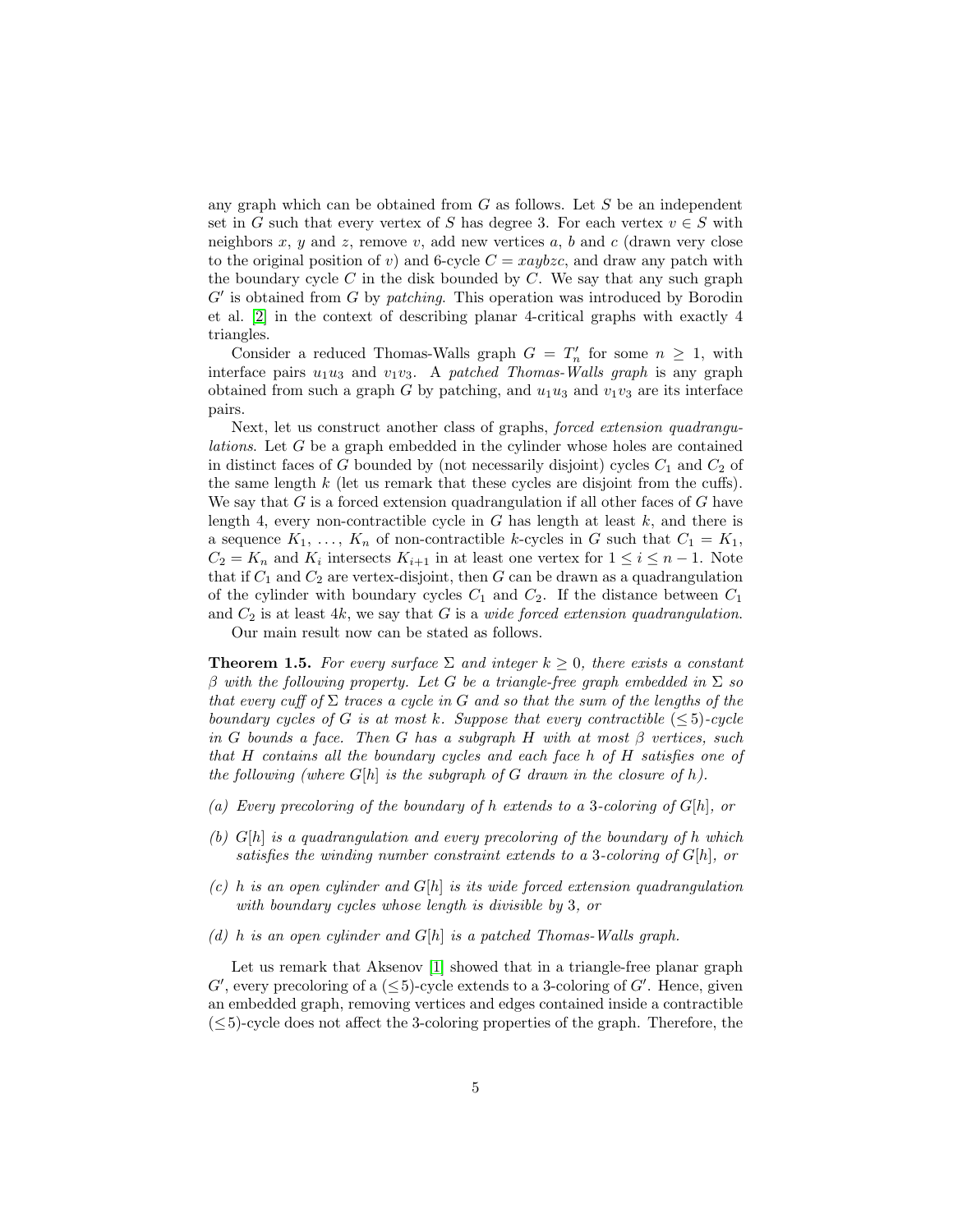assumption of Theorem [1.5](#page-4-0) that G contains no non-facial contractible  $(\leq 5)$ cycles does not affect its generality.

Which precolorings of the boundary cycles of a patched Thomas-Walls graph  $F$  extend to a 3-coloring of  $F$  was determined in the first paper of this series, see Lemma 2.7 of [\[7\]](#page-13-11). In Section [2,](#page-5-0) we describe which precolorings of the boundary cycles of a wide forced extension quadrangulation  $F$  extend to a 3-coloring of  $F$ , thus making Theorem [1.5](#page-4-0) fully explicit about the 3-coloring properties of G. In Section [3,](#page-8-0) we prove Theorem [1.5](#page-4-0) for quadrangulations of the cylinder. Finally, Section [4](#page-11-0) is devoted to the proof of Theorem [1.5.](#page-4-0)

#### <span id="page-5-0"></span>2 Forced extension quadrangulations

A function  $\theta : V(G) \to V(H)$  is a homomorphism if  $\theta(u)\theta(v) \in E(H)$  for every edge  $uv \in E(G)$ . If C' and C are cycles of the same length, then a homomorphism  $\theta: V(C') \to V(C)$  is cyclic if it is an isomorphism. If  $\theta'$ :  $V(C') \to V(C)$  is another cyclic homomorphism, we say that  $\theta'$  and  $\theta$  are offset by 2 if the distance between  $\theta(v)$  and  $\theta'(v)$  in C is 2 for every  $v \in V(C')$ . If  $X \subseteq V(G)$  and  $\theta : V(G) \to V(H)$ , then  $\theta \upharpoonright X$  denotes the restriction of a  $\theta$  to  $X$ .

<span id="page-5-1"></span>**Lemma 2.1.** Let  $G$  be a graph embedded in the cylinder so that the holes of the cylinder are contained in distinct faces bounded by cycles  $C_1$  and  $C_2$  of the same length k, such that all other faces of  $G$  have length 4. Suppose that every non-contractible cycle in G has length at least k. Let  $C$  be a k-cycle. Then there exists a homomorphism  $\theta : V(G) \to V(C)$  such that  $\theta$  restricted to  $C_1$  as well as  $C_2$  is cyclic. Furthermore, if G is not a forced extension quadrangulation, then there exists another such homomorphism  $\theta'$  such that  $\theta' \restriction V(C_1) = \theta \restriction V(C_1)$ , and  $\theta' \restriction V(C_2)$  and  $\theta \restriction V(C_2)$  are offset by 2.

Proof. We prove the lemma by induction on the number of vertices of G.

Suppose that  $G$  contains a non-contractible  $k$ -cycle  $K$  distinct from  $C_1$  and  $C_2$ . For  $i \in \{1,2\}$ , let  $G_i$  be the subgraph of G drawn between  $C_i$  and K. Let  $\theta_i: V(G_i) \to V(C)$  be the homomorphism obtained by the induction hypothesis, chosen so that  $\theta_1 \restriction V(K) = \theta_2 \restriction V(K)$ . Then,  $\theta_1 \cup \theta_2$  gives a homomorphism from  $G$  to  $C$  as required. If  $G$  is not a forced extension quadrangulation, then by symmetry, we can assume that  $G_2$  is not a forced extension quadrangulation, and thus there exists a homomorphism  $\theta_2': V(G_2) \to V(C)$  such that  $\theta_2 \upharpoonright$  $V(K) = \theta_2' \restriction V(K)$ , and  $\theta_2 \restriction V(C_2)$  and  $\theta_2' \restriction V(C_2)$  are offset by 2. Hence,  $\theta_1 \cup \theta_2'$  is the other homomorphism required by the claim of Lemma [2.1.](#page-5-1)

Therefore, we can assume that every non-contractible cycle distinct from  $C_1$ and  $C_2$  has length greater than k. Note that each such cycle has the same parity as  $C_1$ , and thus it has length at least  $k + 2$ .

Suppose that G contains a contractible cycle  $K = z_1z_2z_3z_4$  of length 4 which does not bound a face. Let  $G'$  be obtained from  $G$  by removing the interior of K. By the induction hypothesis, G' has a homomorphism  $\theta$  to C. Since  $G$  is a quadrangulation, the subgraph of  $G$  induced by  $K$  and its interior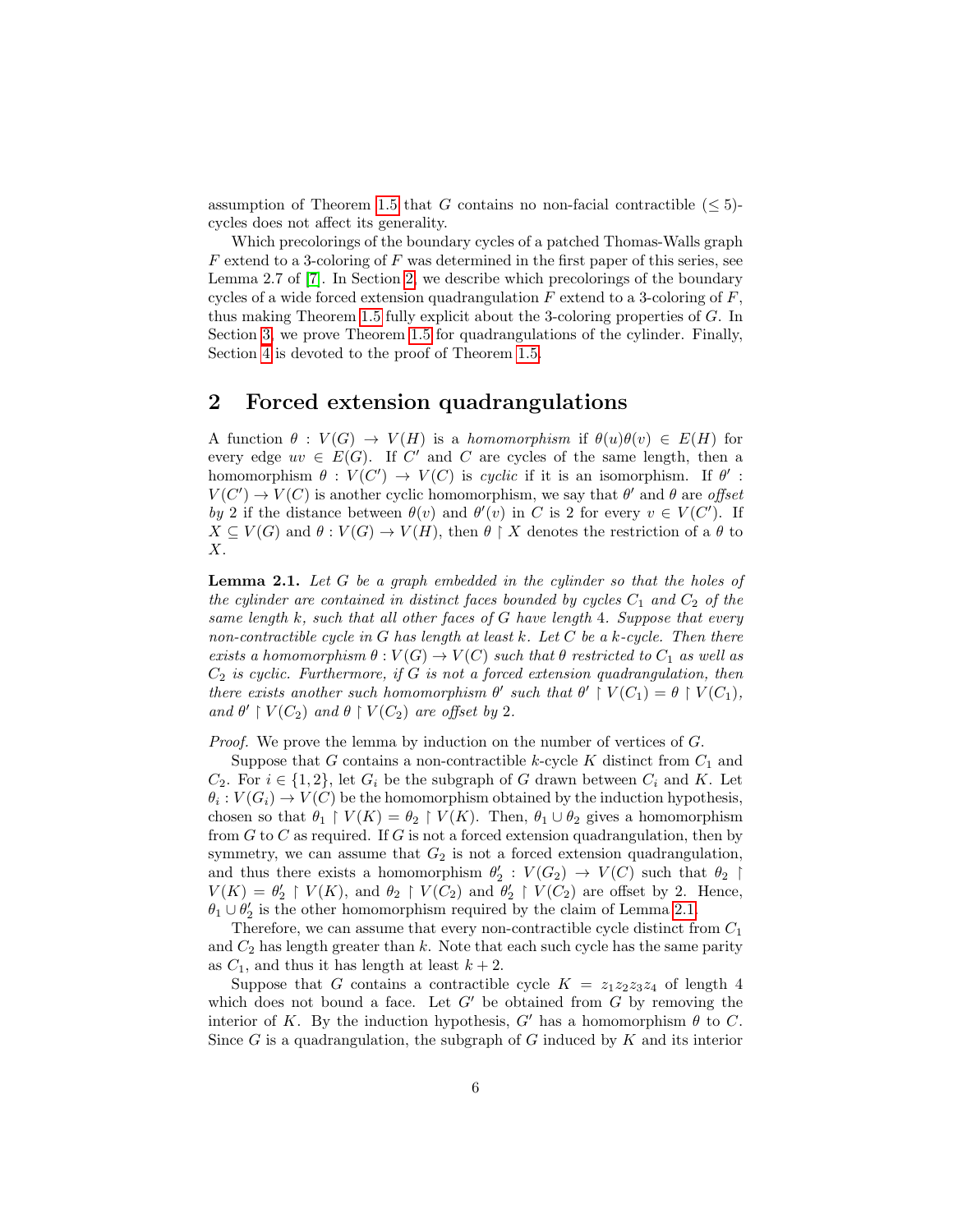is bipartite with parts  $B_1$  and  $B_2$  such that  $z_1, z_3 \in B_1$  and  $z_2, z_4 \in B_2$ . The homomorphism  $\theta$  can be extended to G by for  $i \in \{1,2\}$  assigning  $\theta(v) = \theta(z_i)$ for all  $v \in B_i \setminus \{z_{i+2}\}\$ . Observe that G' is a forced extension quadrangulation if and only if  $G$  is a forced extension quadrangulation. If  $G'$  is not a forced extension quadrangulation then it has another homomorphism  $\theta'$  as described in the statement of the lemma, and this homomorphism also extends to G. Hence, we can assume that every contractible 4-cycle in  $G$  bounds a face.

Clearly, the claim of the lemma holds if  $G = C_1 = C_2$ . Hence, we have  $C_1 \neq C_2$ . Suppose now that  $C_1$  and  $C_2$  intersect. Then G is a forced extension quadrangulation. Furthermore, there exists a 4-face  $z_1z_2z_3z_4$  such that  $z_1 \in$  $V(C_1) \cap V(C_2)$ . We apply induction to the graph obtained from G by identifying  $z_2$  with  $z_4$  (this graph has no parallel edges, since every contractible 4-cycle in  $G$  bounds a face), and extend the resulting homomorphism to  $G$  by setting  $\theta(z_2) = \theta(z_4)$ .

Suppose now that  $C_1$  and  $C_2$  are vertex-disjoint. Since every non-contractible cycle distinct from  $C_1$  and  $C_2$  has length greater than k, every vertex of  $C_1$ has degree at least three. If all vertices of  $C_1$  have degree exactly three, then let  $C_1 = v_1v_2...v_k$  and for  $1 \leq i \leq k$ , let  $u_i$  be the neighbor of  $v_i$  not belonging to  $C_1$ . Observe that  $u_1u_2...u_k$  is a k-cycle, which must be equal to  $C_2$ . If  $C = x_1 x_2 ... x_k$ , we can define the homomorphisms  $\theta$  and  $\theta'$  by setting  $\theta(v_i) = \theta'(v_i) = x_i, \, \theta(u_i) = x_{i+1} \text{ and } \theta'(u_i) = x_{i-1} \text{ for } 1 \le i \le k, \text{ where } x_0 = x_k$ and  $x_{k+1} = x_1$ .

Therefore, we can assume that a vertex  $z_1$  of  $C_1$  has degree at least 4, and thus G has a 4-face  $z_1z_2z_3z_4$  with  $z_2, z_4 \notin V(C_1)$ . Since all non-contractible cycles in G distinct from  $C_1$  and  $C_2$  have length at least  $k + 2$ , at most one of  $z_2$  and  $z_4$  belongs to  $C_2$ , and the graph G' obtained from G by identifying  $z_2$ with  $z_4$  contains no non-contractible cycle of length less than k. Furthermore, since every contractible 4-cycle in  $G$  bounds a face, the graph  $G'$  has no parallel edges.

Suppose that G' contains a non-contractible k-cycle  $K \neq C_1$  that intersects  $C_1$  in a vertex z. Then G contains paths  $P_1$  from  $z_2$  to z and  $P_2$  from  $z_4$  to z such that  $|P_1| + |P_2| = k$  and K is obtained from  $P_1 \cup P_2$  by identifying  $z_2$ with  $z_4$ . Let  $P'_1$  and  $P'_2$  be the subpaths of  $C_1$  between  $z_1$  and  $z$ , chosen so that both closed walks  $K_1 = P'_1 \cup P_1 \cup \{z_1 z_2\}$  and  $K_2 = P'_2 \cup P_2 \cup \{z_1 z_4\}$  are contractible. Note that  $|P'_1| + |P'_2| = k$ , and thus by symmetry, we can assume that  $|P_1| \leq |P'_1|$ . Since  $K_1$  is contractible and all faces of G other than the ones bounded by  $C_1$  and  $C_2$  have length 4, it follows that  $|K_1|$  is even, and thus  $P_1$ and  $P'_1$  have opposite parity. Hence,  $|P_1| \leq |P'_1| - 1$ , and  $Q = P_1 \cup P'_2 \cup \{z_1 z_2\}$ is a non-contractible closed walk of length at most  $k$  in  $G$ . Since  $G$  contains no non-contractible cycles of length less than  $k$ , it follows that  $Q$  is a cycle. However,  $Q$  is distinct from  $C_1$  and  $C_2$ , which is a contradiction.

We conclude that  $G'$  contains no such k-cycle  $K$ , and thus  $G'$  is not a forced extension quadrangulation. By the induction hypothesis, there exist homomorphisms  $\theta$  and  $\theta'$  from  $G'$  to C that are offset by 2, and they can be extended to homomorphisms from  $G$  to  $C$  satisfying the conditions of Lemma [2.1](#page-5-1) by setting  $\theta(z_2) = \theta(z_4)$  and  $\theta'(z_2) = \theta'(z_4)$ .  $\Box$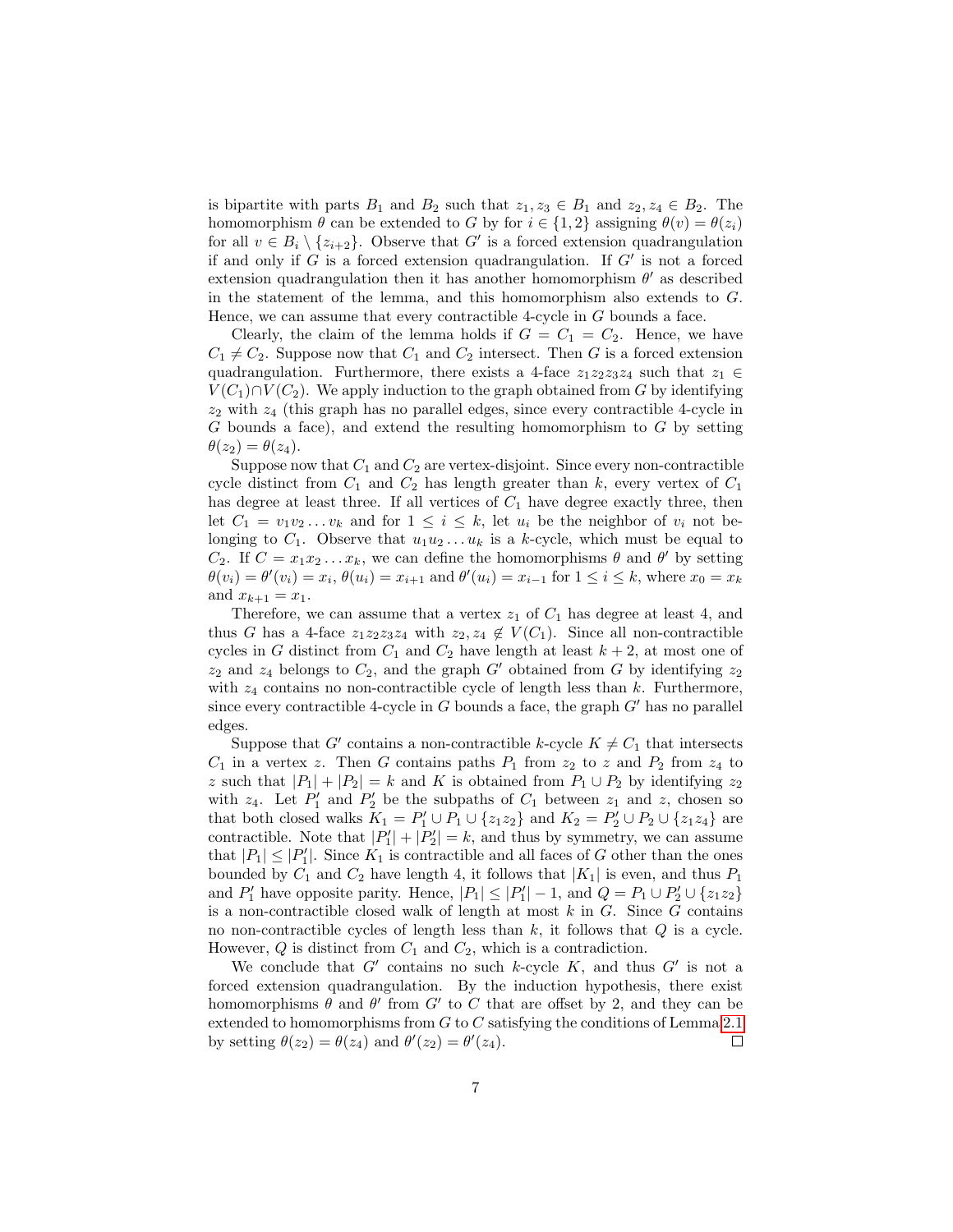Next, let us recall a result from [\[5\]](#page-13-12).

<span id="page-7-0"></span>**Lemma 2.2** ([\[5\]](#page-13-12), Corollary 4.7). Let G be a quadrangulation of the cylinder with boundary cycles  $C_1$  and  $C_2$  of the same length k, such that every noncontractible cycle in  $G$  has length at least  $k$ , and the distance between  $C_1$  and  $C_2$  is at least 4k. Let  $\psi$  be a precoloring of  $C_1 \cup C_2$  satisfying the winding number constraint. If  $\psi$  does not extend to a 3-coloring of G, then k is divisible by 3 and  $\psi$  has winding number  $\pm k/3$  on  $C_1$ .

This makes it easy to analyze the colorings of wide forced extension quadrangulations. Note that the existence of the homomorphism  $\theta$  in the following statement is guaranteed by Lemma [2.1.](#page-5-1)

<span id="page-7-1"></span>**Lemma 2.3.** Let  $G$  be a wide forced extension quadrangulation of a cylinder with boundary cycles of length k, and let  $\theta: V(G) \to V(C)$  be a homomorphism to a k-cycle C such that the restrictions of  $\theta$  to both boundary cycles of G are cyclic. A precoloring  $\psi$  of the boundary cycles of G extends to a 3-coloring of G if and only if

- $\psi$  satisfies the winding number constraint, and additionally,
- if k is divisible by 3 and  $\psi$  has winding number  $\pm k/3$  on the boundary cycles, then  $\psi(u) = \psi(v)$  for all vertices u and v in the boundary cycles such that  $\theta(u) = \theta(v)$ .

*Proof.* Let  $G$  be a wide forced extension quadrangulation with boundary cycles  $C_1$  and  $C_2$  of length k, and let  $K_1, \ldots, K_n$  be the non-contractible k-cycles such that  $K_1 = C_1$ ,  $K_n = C_2$  and  $K_i$  intersects  $K_{i+1}$  for  $1 \leq i \leq n-1$ .

Let  $\psi$  be any precoloring of  $C_1 \cup C_2$ . If  $\psi$  does not satisfy the winding number constraint, then it does not extend to a 3-coloring of G, as we observed in the introduction (Corollary [1.2\)](#page-1-0). Suppose that  $\psi$  satisfies the winding number constraint. If the winding number of  $\psi$  on  $C_1$  is not  $\pm k/3$ , then  $\psi$  extends to a 3-coloring of G by Lemma [2.2.](#page-7-0)

Finally, consider the case that the winding number of  $\psi$  on  $C_1$  is  $\pm k/3$ , and in particular, k is divisible by 3. Let  $C = v_1v_2 \ldots v_k$ . Note that  $\theta$  is cyclic on cycles  $K_1, \ldots, K_n$ : for each edge  $e = uv$  of G with  $\theta(u) = v_a$  and  $\theta(v) = v_b$ , orient e so that the head of e is v if and only if  $b \equiv a + 1 \pmod{k}$ , and for each walk  $Q$  in  $G$ , let  $p(Q)$  denote the difference between the number of edges of Q oriented forwards and backwards. Since  $k \neq 4$ , we have  $p(Q) = 0$  for each 4-cycle  $Q$ , and since all faces of G other than the ones bounded by  $C_1$  and  $C_2$ have length 4, we conclude that  $p(C_1) = p(K)$  for every non-contractible cycle K. It follows that  $p(K_1) = \ldots = p(K_n) = k$ , and thus  $\theta$  is cyclic on these cycles.

For  $1 \leq i \leq n$ , let  $K_i = v_{i,1}v_{i,2} \ldots v_{i,k}$ , where the labels are chosen so that  $\theta(v_{i,j}) = v_j$  for  $1 \leq j \leq k$ . Consider any 3-coloring  $\varphi$  of G, and any  $i \in \{1, \ldots, n-1\}$ . Suppose that  $\varphi$  has winding number  $\pm k/3$  on  $K_i$ ; without loss of generality, we have  $\varphi(v_{i,j}) = j \mod 3$  for  $1 \leq j \leq k$ . By the winding number constraint,  $\varphi$  has the same winding number on  $K_{i+1}$ , and thus there exists  $\alpha \in \{0, 1, 2\}$  such that  $\varphi(v_{i+1}, j) = (j + \alpha) \mod 3$  for  $1 \leq j \leq k$ . However,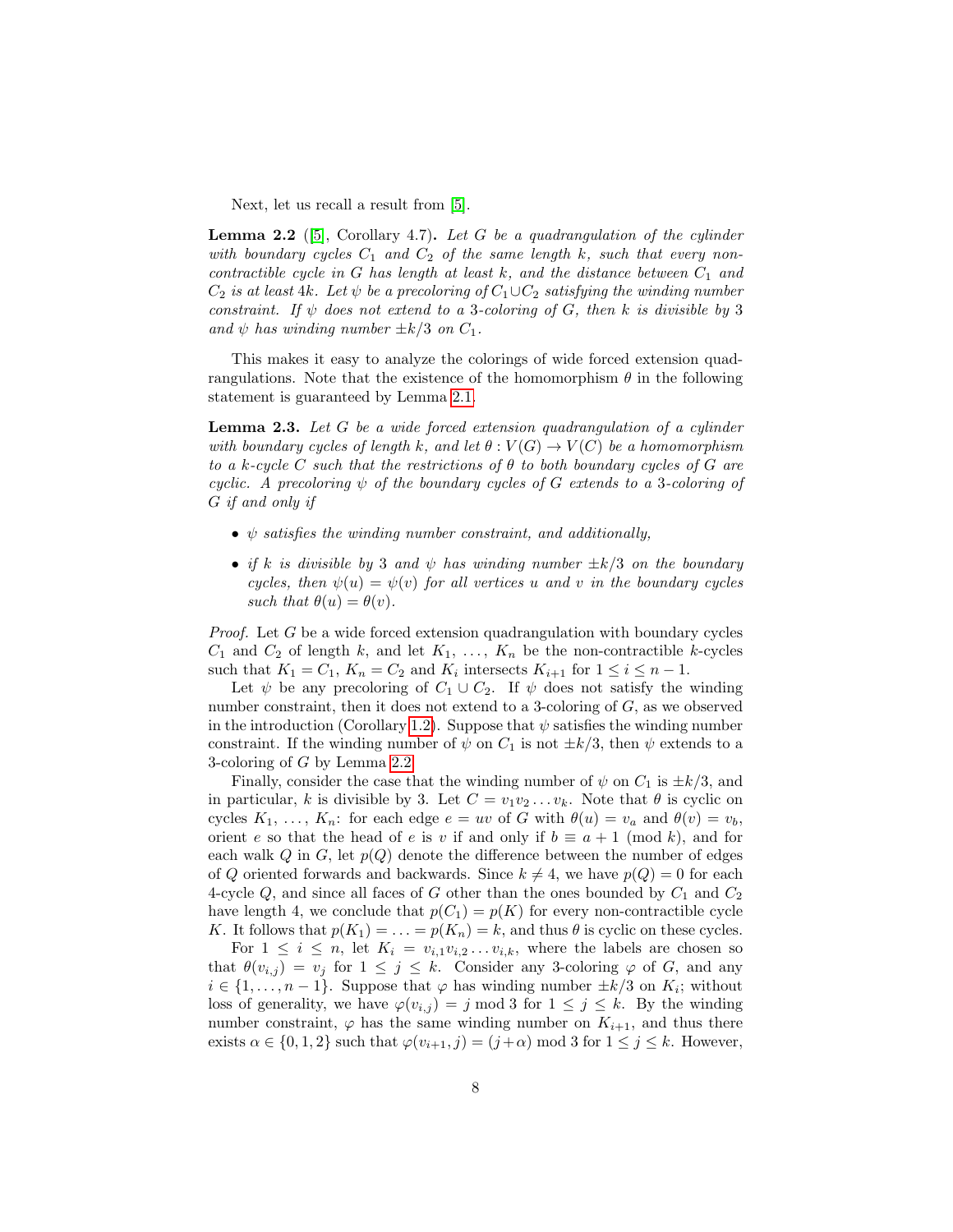$K_i$  and  $K_{i+1}$  share a vertex, and thus  $\alpha = 0$ . We conclude that if  $\varphi$  has winding number  $\pm k/3$  on  $C_1$ , then  $\varphi(u) = \varphi(v)$  for any  $u, v \in V(K_1) \cup ... \cup V(K_n)$  such that  $\theta(u) = \theta(v)$ .

Hence, in the case that k is divisible by 3 and  $\psi$  has winding number  $\pm k/3$ on the boundary cycles, if  $\psi$  extends to a 3-coloring of G, then  $\psi(u) = \psi(v)$  for all vertices u and v in the boundary cycles such that  $\theta(u) = \theta(v)$ . Conversely, if  $\psi$  satisfies this condition on the boundary cycles, then we can extend  $\psi$  to a 3-coloring  $\varphi$  of G by setting  $\varphi(u) = \psi(u')$  for every  $u \in V(G)$ , where u' is the vertex of  $C_1$  such that  $\theta(u) = \theta(u')$ .  $\Box$ 

## <span id="page-8-0"></span>3 The structure theorem for quadrangulations of the cylinder

Lemma 2.1 of Dvořák, Král' and Thomas  $[6]$  gives the following result on precoloring extension in quadrangulations of the disk.

<span id="page-8-1"></span>**Lemma 3.1.** Let G be a quadrangulation of the disk with boundary cycle  $C$ . Let  $\psi$  be a 3-coloring of C with winding number 0. If  $\psi$  does not extend to a 3-coloring of G, then G contains a path P intersecting C exactly in its endpoints so that both cycles in  $C \cup P$  distinct from C are strictly shorter than C.

Iterating this lemma, we get the following result

<span id="page-8-3"></span>**Corollary 3.2.** Let  $k \geq 4$  be an integer. For every quadrangulation G of the disk with the boundary cycle C of length k, there exists a subgraph  $H \subseteq G$  with at most  $2^{k/2}$  vertices, such that H contains the boundary cycle and for every face h of  $H$ , every precoloring of the boundary of h which satisfies the winding number constraint extends to a 3-coloring of  $G[h]$ .

*Proof.* We prove the claim by induction on k. If  $k = 4$ , then every precoloring of C extends to a 3-coloring of G by the result of Aksenov [\[1\]](#page-13-10), and we can set  $H = C$ . Hence, assume that  $k > 6$ . If G contains no path P intersecting C exactly in its endpoints such that both cycles in  $C \cup P$  distinct from C are strictly shorter than C, then by Lemma [3.1](#page-8-1) we can again set  $H = C$ .

Hence, suppose that G contains such a path P. Let  $C_1$  and  $C_2$  be the cycles of  $C \cup P$  distinct from C; we have  $|C_1|, |C_2| \leq k-2$ . For  $i \in \{1,2\}$ , let  $G_i$  be the subgraph of G drawn in the closed disk bounded by  $C_i$ , and let  $H_i$  be its subgraph obtained by the induction hypothesis. We can set  $H = H_1 \cup H_2$ ; note that  $|V(H)| \leq |V(H_1)| + |V(H_2)| \leq 2 \cdot 2^{(k-2)/2} = 2^{k/2}.$  $\Box$ 

We need another result of  $[5]$ .

<span id="page-8-2"></span>**Lemma 3.3** ([\[5\]](#page-13-12), Lemma 4.5). Let G be a quadrangulation of the cylinder with boundary cycles  $C_1$  and  $C_2$ , such that every non-contractible cycle in G distinct from  $C_1$  and  $C_2$  has length greater than  $\max(|C_1|, |C_2|)$ . If the distance between  $C_1$  and  $C_2$  is at least  $|C_1| + |C_2|$ , then a precoloring of  $C_1 \cup C_2$  extends to a 3-coloring of G if and only if it satisfies the winding number constraint.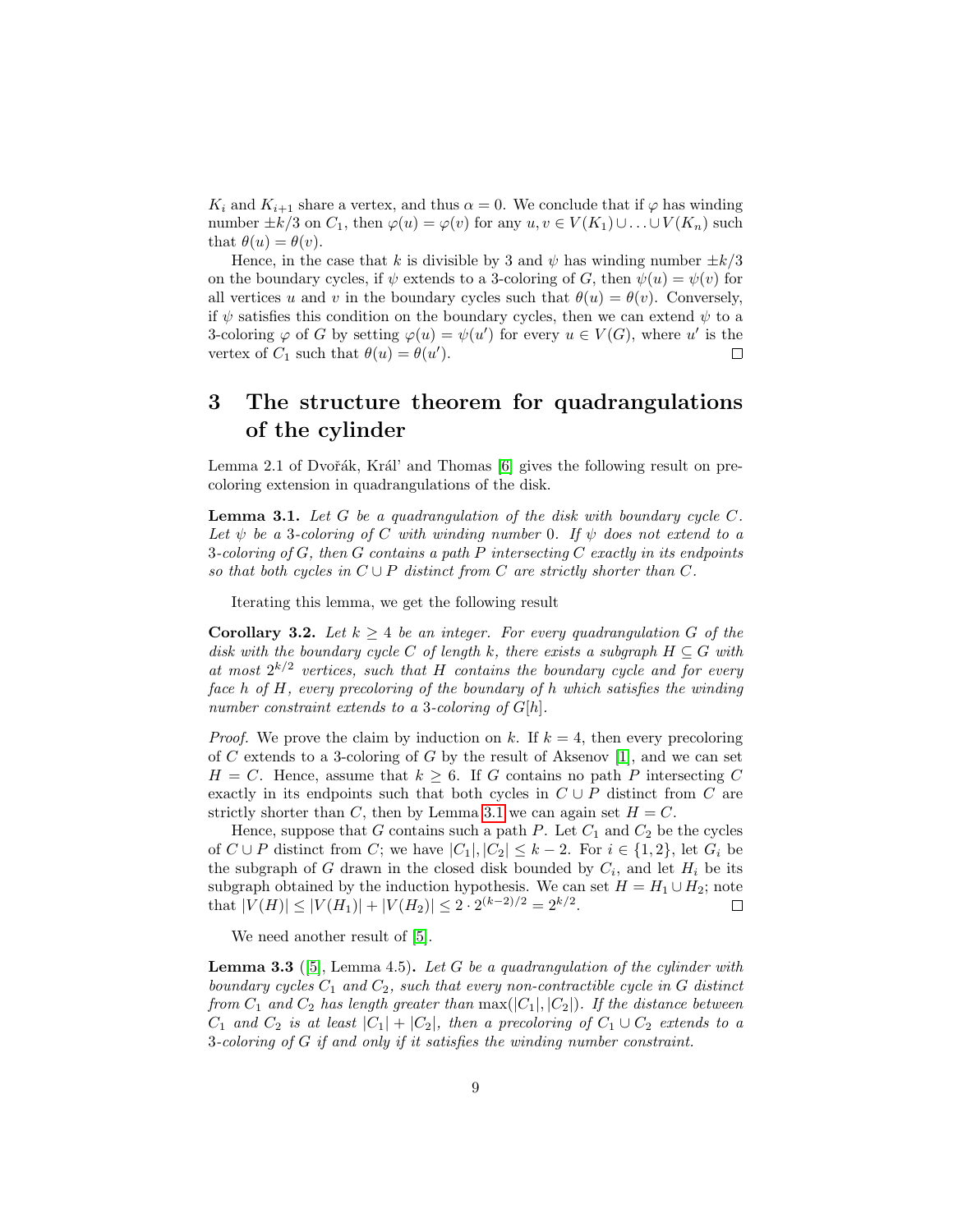We also need a variation of Lemma [3.3.](#page-8-2)

<span id="page-9-1"></span>**Lemma 3.4.** Let  $G$  be a quadrangulation of the cylinder with boundary cycles  $C_1$  and  $C_2$  of the same length k, such that every non-contractible cycle in G has length at least  $k$ . Suppose that  $G$  contains a non-contractible  $k$ -cycle  $K$ , and for  $i \in \{1,2\}$ , let  $G_i$  be the subgraph of G drawn between K and  $C_i$ . Assume that neither  $G_1$  nor  $G_2$  is a forced extension quadrangulation. If the distance between  $C_1$  and  $C_2$  is at least 4k, then a precoloring of  $C_1 \cup C_2$  extends to a 3-coloring of G if and only if it satisfies the winding number constraint.

*Proof.* As we have shown in the introduction (Corollary [1.2\)](#page-1-0), the winding number constraint is a necessary condition for the precoloring to extend. Let  $\psi$  be a precoloring of  $C_1 \cup C_2$  that satisfies the winding number constraint. If  $\psi$  does not have winding number  $\pm k/3$  on the boundary cycles, then the claim follows from Lemma [2.2.](#page-7-0) Hence, assume that k is divisible by 3 and  $\psi$  has winding number  $\pm k/3$  on the boundary cycles.

Let C be a k-cycle,  $C = x_1 x_2 ... x_k$ . Let  $\theta_1$  and  $\theta'_1$  be the homomorphisms from  $G_1$  to C obtained by Lemma [2.1.](#page-5-1) Let  $C_1 = v_1 \dots v_k$  and  $K = w_1 \dots w_k$ , with the labels chosen so that  $\theta_1(w_i) = \theta'_1(w_i) = \theta_1(v_i) = x_i$  and  $\theta'_1(v_i) =$  $x_{i+2}$  for  $1 \leq i \leq k$ , where  $x_{k+1} = x_1$  and  $x_{k+2} = x_2$ . Let  $\theta_2$  and  $\theta_2'$  be the homomorphisms from  $G_2$  to  $C$  obtained by Lemma [2.1.](#page-5-1) We can choose the homomorphisms and the labels of  $C_2 = z_1 z_2 ... z_k$  so that  $\theta_2(w_i) = \theta'_2(w_i)$  $\theta_2(z_i) = x_i$  and  $\theta'_2(z_i) = x_{i+2}$  for  $1 \le i \le k$ .

Let  $\theta_1^* = \theta_1 \cup \theta_2$ ,  $\theta_2^* = \theta_1' \cup \theta_2$  and  $\theta_3^* = \theta_1 \cup \theta_2'$ . For  $i \in \{1, 2, 3\}$ , let  $\varphi_i$ be the 3-coloring of G defined by setting  $\varphi_i(y) = \psi(v)$  for every  $y \in V(G)$  and  $v \in V(C_1)$  such that  $\theta_i^*(y) = \theta_i^*(v)$ . Observe that  $\varphi_1 \restriction V(C_1) = \varphi_2 \restriction V(C_1) =$  $\varphi_3 \restriction V(C_1) = \psi \restriction V(C_1)$  and that  $\varphi_1 \restriction V(C_2) \neq \varphi_2 \restriction V(C_2) \neq \varphi_3 \restriction V(C_2) \neq \varphi_3$  $\varphi_1 \restriction V(C_2).$ 

Since  $\psi$  has winding number  $\pm k/3$ , there are only three colorings of  $C_2$  with the same winding number as  $\psi$  has on  $C_1$ . Consequently, one of  $\varphi_1$ ,  $\varphi_2$  and  $\varphi_3$ extends  $\psi$ .  $\Box$ 

We can now prove Theorem [1.5](#page-4-0) for quadrangulations of the cylinder, which exposes the importance of the forced extension quadrangulations.

<span id="page-9-0"></span>**Lemma 3.5.** For every  $k \geq 3$ , there exists a constant  $\beta_2$  with the following property. Let G be a quandrangulation of the cylinder, such that both boundary cycles of G have length at most k. Then G has a subgraph H with at most  $\beta_2$  vertices, such that H contains all the boundary cycles and each face h of H satisfies one of the following (where  $G[h]$  is the subgraph of G drawn in the closure of h):

- (a) every precoloring of the boundary of h which satisfies the winding number constraint extends to a 3-coloring of  $G[h]$ , or
- (b) h is an open cylinder and  $G[h]$  is its wide forced extension quadrangulation with boundary cycles whose length is divisible by 3.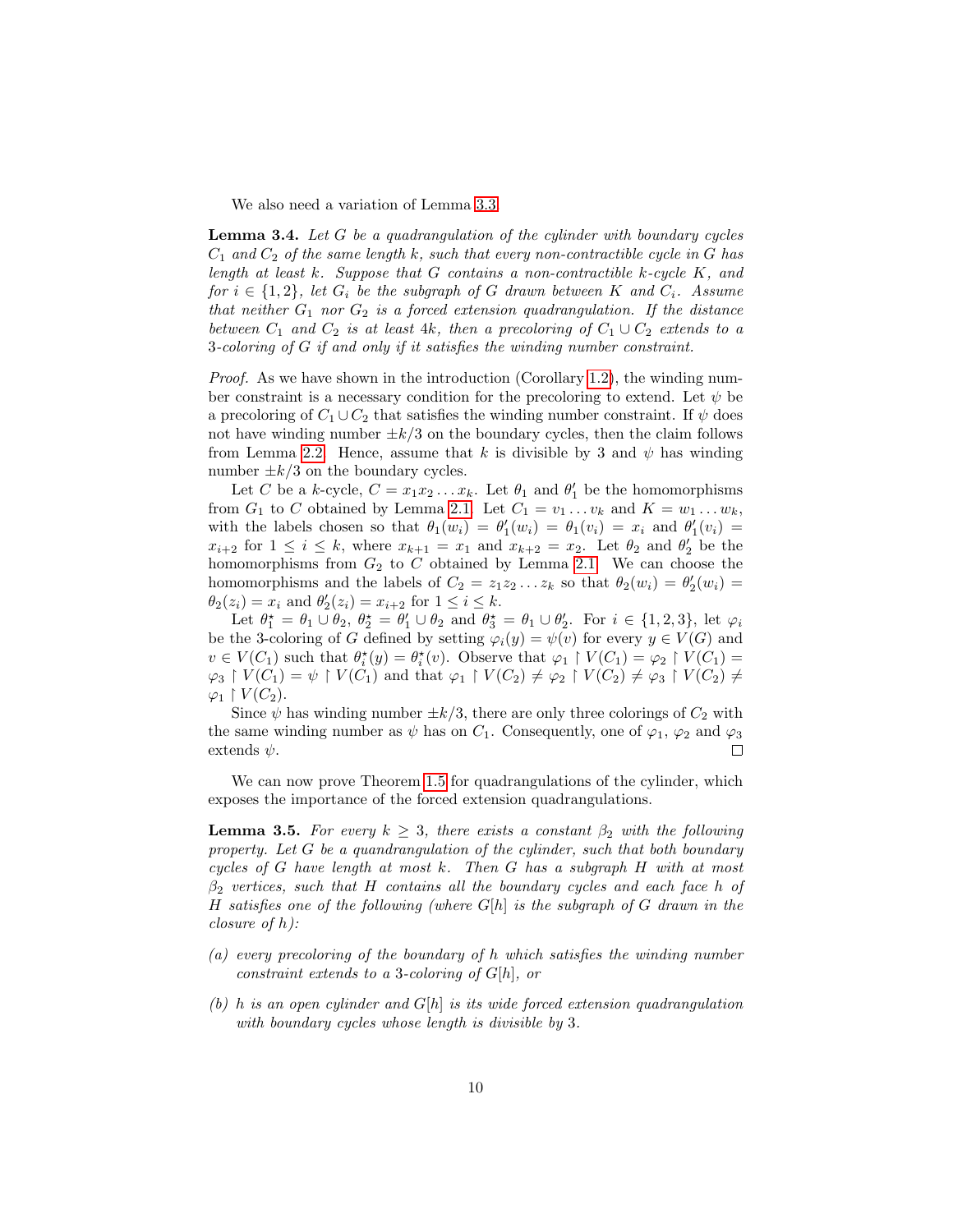*Proof.* Let  $C_1$  and  $C_2$  be the boundary cycles of G, where  $|C_1| \leq |C_2| = k$ . If K is a shortest non-contractible cycle of G distinct from  $C_1$  and  $C_2$ , let  $\ell(G)$  =  $\min(|K|, k+1)$ . We now proceed by induction on k, and subject to that on decreasing  $\ell(G)$ ; i.e., we assume that Lemma [3.5](#page-9-0) holds for all quadrangulations  $G'$  with boundary cycles of length less than k, and for those with boundary cycles of length at most k and with  $\ell(G') > \ell(G)$ .

We will exhibit a sequence  $K_1, \ldots, K_n$  of non-contractible  $(\leq k)$ -cycles with  $n \leq 5$  such that  $C_1 = K_1$ ,  $C_2 = K_n$ , for  $1 \leq i \leq j \leq m \leq n$ , the cycle  $K_j$ separates  $K_i$  from  $K_m$ , and such that for  $1 \leq i \leq n-1$ , the subgraph  $G_i$  of G drawn between  $K_i$  and  $K_{i+1}$  satisfies one of the following properties:

- (i) max $(|K_i|, |K_{i+1}|) < k$ , or
- (ii)  $\ell(G_i) > \ell(G)$ , or
- (iii)  $\ell(G_i) = k + 1$ , or
- (iv)  $|K_i| = |K_{i+1}| = \ell(G_i) = k$  and  $G_i$  contains a non-contractible k-cycle  $K_i'$ such that neither the subgraph of G drawn between  $K_i$  and  $K'_i$  nor the subgraph drawn between  $K_i'$  and  $K_{i+1}$  is a forced extension quadrangulation, or
- (v)  $G_i$  is a forced extension quadrangulation.

Before we construct such a sequence, we show how its existence implies Lemma [3.5.](#page-9-0) If the distance between  $K_i$  and  $K_{i+1}$  is less than 4k, then let  $G_i'$ be the graph obtained from  $G_i$  by cutting the cylinder along a shortest path  $P_i$  between  $K_i$  and  $K_{i+1}$ . Note that  $G_i'$  is embedded in the disk; let  $H_i'$  be the subgraph of  $G_i'$  obtained by Corollary [3.2,](#page-8-3) and let  $H_i \subseteq G_i$  be obtained from  $H'_{i}$  by merging back the vertices of the path  $P_{i}$ .

Otherwise, in cases (i) and (ii), let  $H_i$  be the subgraph of  $G_i$  obtained by the induction hypothesis. In the cases (iii) and (iv), note that by Lemmas [3.3](#page-8-2) and [3.4,](#page-9-1) every precoloring of  $K_i\cup K_{i+1}$  which satisfies the winding number constraint extends to a 3-coloring of  $G_i$ , and set  $H_i = K_i \cup K_{i+1}$ . In the case (v), since  $G_i$  is a wide forced extension quadrangulation, Lemma [2.3](#page-7-1) implies that either every precoloring of  $K_i \cup K_{i+1}$  which satisfies the winding number constraint extends to a 3-coloring of  $G_i$ , or  $|K_i|$  is divisible by 3; we set  $H_i = K_i \cup K_{i+1}$ .

Observe that every face of  $H = \bigcup_{i=1}^{n-1} H_i$  satisfies either the condition (a) or (b) of the statement of the lemma. Hence, it suffices to construct the sequence  $K_1, \ldots, K_n$  with the described properties.

If  $\ell(G) = k + 1$ , then we set  $n = 2$ ,  $K_1 = C_1$  and  $K_2 = C_2$ , and note that G satisfies (iii). If  $\ell(G) < k$ , then let  $n = 4$ , let  $K_1 = C_1$ ,  $K_4 = C_2$  and let  $K_2$ and  $K_3$  be non-contractible  $\ell(G)$ -cycles chosen so that  $G_1$  and  $G_3$  are minimal (with possibly  $K_2 = K_3$ ). Consequently,  $G_1$  and  $G_3$  satisfy (ii) and  $G_2$  satisfies (i).

Hence, assume that  $\ell(G) = k$ . We set  $K_1 = C_1$  and let  $K_2$  be a noncontractible k-cycle chosen so that  $G_1$  is minimal (where possibly  $K_2 = C_1$  if  $|C_1| = k$ , so that  $G_1$  satisfies (ii). If the subgraph of G drawn between  $K_2$  and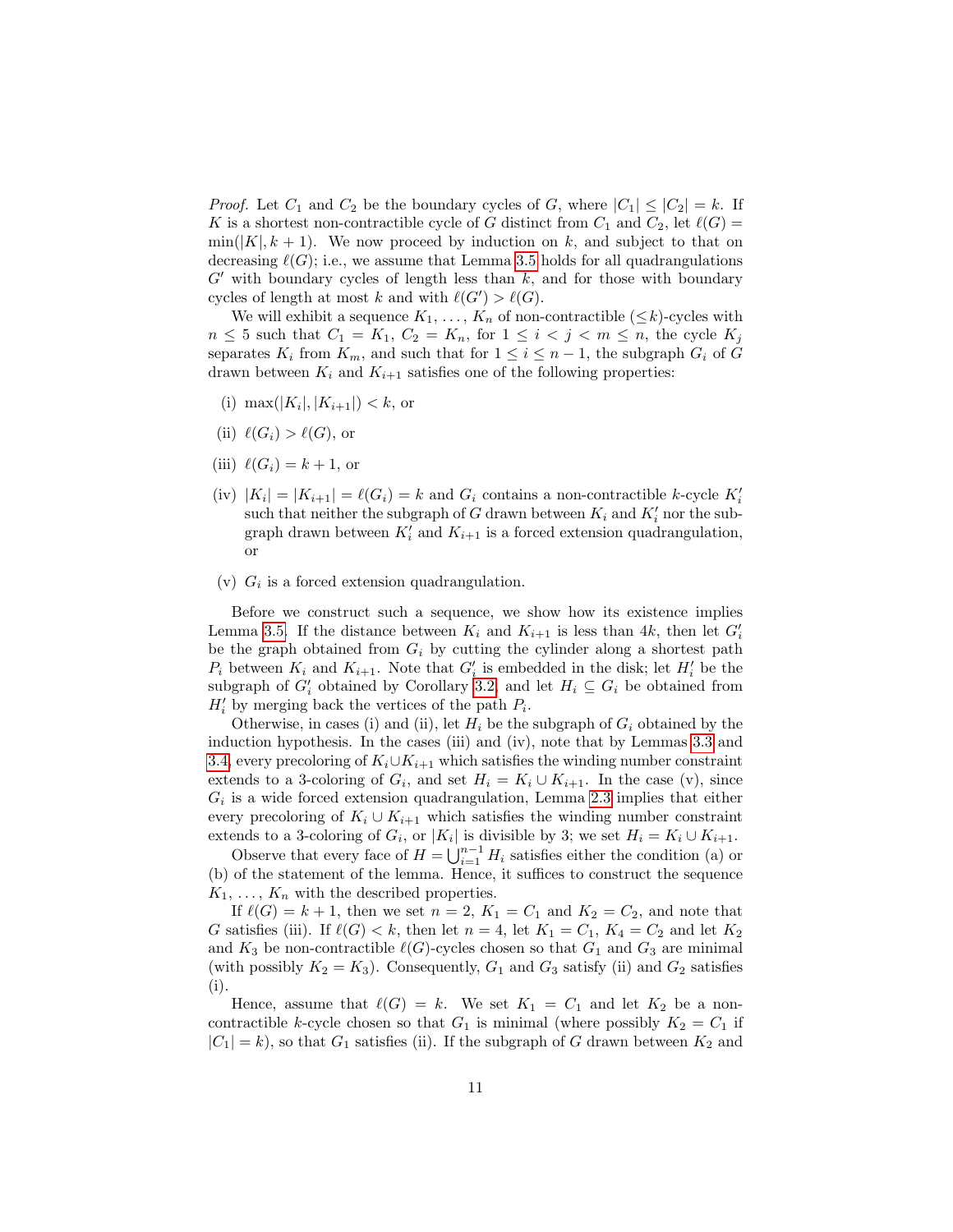$C_2$  satisfies (iii), (iv) or (v), then we set  $n = 3$  and  $K_3 = C_2$ . Otherwise, let  $n = 5, K_5 = C_2$ , and let  $K_3$  and  $K_4$  be chosen as non-contractible k-cycles such that  $G_2$  and  $G_4$  are forced extension quadrangulations and they are maximal with this property. Consequently, every non-contractible  $k$ -cycle in  $G_3$  distinct from  $K_3$  and  $K_4$  is disjoint from  $K_3 \cup K_4$ , and since the subgraph of G drawn between  $K_2$  and  $C_2$  does not satisfy (iv), we conclude that  $K_3$  and  $K_4$  are the only non-contractible k-cycles in  $G_3$ , and thus  $G_3$  satisfies (iii).  $\Box$ 

We can now prove Theorem [1.5](#page-4-0) in the special case of graphs embedded in the disk.

<span id="page-11-1"></span>**Theorem 3.6.** For every integer  $k \geq 4$ , there exists a constant  $\beta_3$  with the following property. Let  $G$  be a triangle-free graph embedded in the disk whose cuff traces a cycle  $C$  in  $G$  of length at most  $k$ . Suppose that every 4-cycle in G bounds a face. Then G has a subgraph H with at most  $\beta_3$  vertices, such that  $C \subseteq H$  and each face h of H satisfies one of the following (where  $G[h]$  is the subgraph of  $G$  drawn in the closure of  $h$ ).

- (a) Every precoloring of the boundary of h extends to a 3-coloring of  $G[h]$ , or
- (b)  $G[h]$  is a quadrangulation and every precoloring of the boundary of h which satisfies the winding number constraint extends to a 3-coloring of  $G[h]$ , or
- (c) h is an open cylinder and  $G[h]$  is its wide forced extension quadrangulation with boundary cycles whose length is divisible by 3.

*Proof.* Let  $H_0$  be the subgraph of G obtained by Theorem [1.4.](#page-2-1) If a face h of  $H_0$ satisfies (a) or (b), then let  $F_h$  be the subgraph of G consisting of the boundary walks of h. If a face h of  $H_0$  satisfies (c), then let  $F_h$  be the subgraph of  $G[h]$ obtained by Lemma [3.5.](#page-9-0) Note that no face of  $H_0$  satisfies (d), since G does not contain non-facial 4-cycles. Observe that every face of the graph  $H = \bigcup_h F_h$ satisfies one of the conditions (a), (b), or (c) of Theorem [3.6.](#page-11-1)

#### <span id="page-11-0"></span>4 The structure theorem

In order to prove the structure theorem, we use a result that we derived in the second part of the series [\[8\]](#page-13-13). We need a few more definitions.

Let G be a graph embedded in the cylinder, with the boundary cycles  $C_i$  =  $x_i y_i z_i w_i$  of length 4, for  $i = 1, 2$ . Let  $y'_i$  be either a new vertex or  $y_i$ , and let  $w'_{i}$  be either a new vertex or  $w_{i}$ . Let  $G'$  be obtained from G by adding 4-cycles  $x_i y_i' z_i w_i'$  forming the boundary cycles. We say that G' is obtained by framing on pairs  $x_1z_1$  and  $x_2z_2$ .

Let G be a graph embedded in the cylinder with boundary cycles  $C_1$  and  $C_2$  of length 3, such that every face of G has length 4. We say that such a graph G is a 3,3-quadrangulation. Let G' be obtained from G by subdividing at most one edge in each of  $C_1$  and  $C_2$ . We say that such a graph  $G'$  is a near 3, 3-quadrangulation.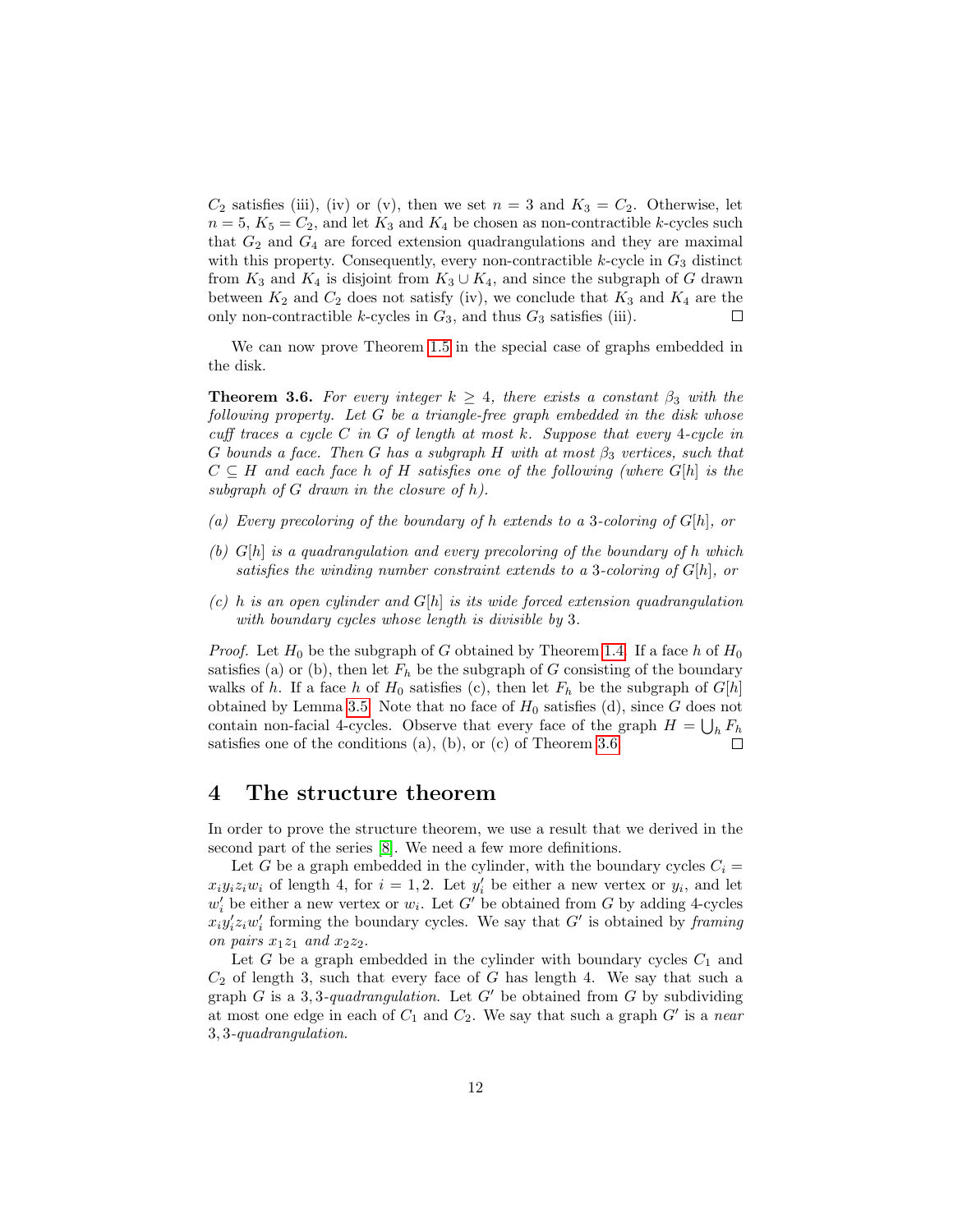If  $G$  is a graph embedded in a surface and  $C$  is the union of the boundary cycles of G, we say that G is *critical* if  $G \neq C$  and for every  $G' \subsetneq G$  such that  $C \subseteq G'$ , there exists a 3-coloring of C that extends to a 3-coloring of  $G'$ , but does not extend to a 3-coloring of G.

<span id="page-12-0"></span>**Theorem 4.1** (Dvořák and Lidický [\[8\]](#page-13-13)). There exists a constant  $D \geq 0$  such that the following holds. Let G be a triangle-free graph embedded in the cylinder with boundary cycles  $C_1$  and  $C_2$  of length 4. If the distance between  $C_1$  and  $C_2$ is at least D and G is critical, then either

- G is obtained from a patched Thomas-Walls graph by framing on its interface pairs, or
- $G$  is a near 3, 3-quadrangulation.

Finally, we are ready to combine all the results.

*Proof of Theorem [1.5.](#page-4-0)* Let D be the constant of Theorem [4.1.](#page-12-0) Let  $H_0$  be the subgraph of G obtained by Theorem [1.4.](#page-2-1) If a face h of  $H_0$  satisfies (a) or (b), then let  $F_h$  be the subgraph of G consisting of the boundary walks of h. If a face h of  $H_0$  satisfies (c), then let  $F_h$  be the subgraph of  $G[h]$  obtained by Lemma [3.5.](#page-9-0)

Suppose that h is a face of  $H_0$  satisfying (d). Let  $C_1$  and  $C_2$  be the boundary cycles of  $G[h]$ . If the distance between  $C_1$  and  $C_2$  is less than D, then cut the cylinder in that  $G[h]$  is embedded along the shortest path P between  $C_1$  and  $C_2$ , let  $F'_{h}$  be the graph obtained by applying Theorem [3.6](#page-11-1) to the resulting graph embedded in the disk, and let  $F_h$  be obtained from  $F'_h$  by gluing back the two paths created by cutting.

Assume now that the distance between  $C_1$  and  $C_2$  in  $G[h]$  is at least D. If every 3-coloring of  $C_1 \cup C_2$  extends to a 3-coloring of  $G[h]$ , then let  $F_h = C_1 \cup C_2$ . Otherwise, let  $F'$  be a maximal critical subgraph of  $G[h]$ , and apply Theorem [4.1](#page-12-0) to  $F'$ .

- If  $F'$  is obtained from a patched Thomas-Walls graph by framing on its interface pairs, then note that all faces of  $G'$  have length at most 5, and thus by the assumptions of Theorem [1.5,](#page-4-0) we have  $F' = G[h]$ . Let  $F_h$ consist of the union of the 4-cycles containing an interface pair of  $F'$ (hence,  $|V(F_h)| \leq 12$ ).
- If  $F'$  is a near 3, 3-quadrangulation, then similarly to the previous case, we have  $F' = G[h]$ . Let  $C'_1$  and  $C'_2$  be the 5-cycles in  $F'$  such that for  $i = 1, 2$ ,  $C_i \cap C'_i$  is a path of length two and the symmetric difference of  $C_i$  and  $C'_i$ bounds a 5-face. Let  $F_h$  consist of  $C_1 \cup C'_1 \cup C_2 \cup C'_2$  and the subgraph of the quadrangulation between  $C'_1$  and  $C'_2$  obtained by Lemma [3.5.](#page-9-0)

Observe that every face of the graph  $H = \bigcup_h F_h$  satisfies one of the condi-tions (a), (b), (c) or (d) of Theorem [1.5.](#page-4-0)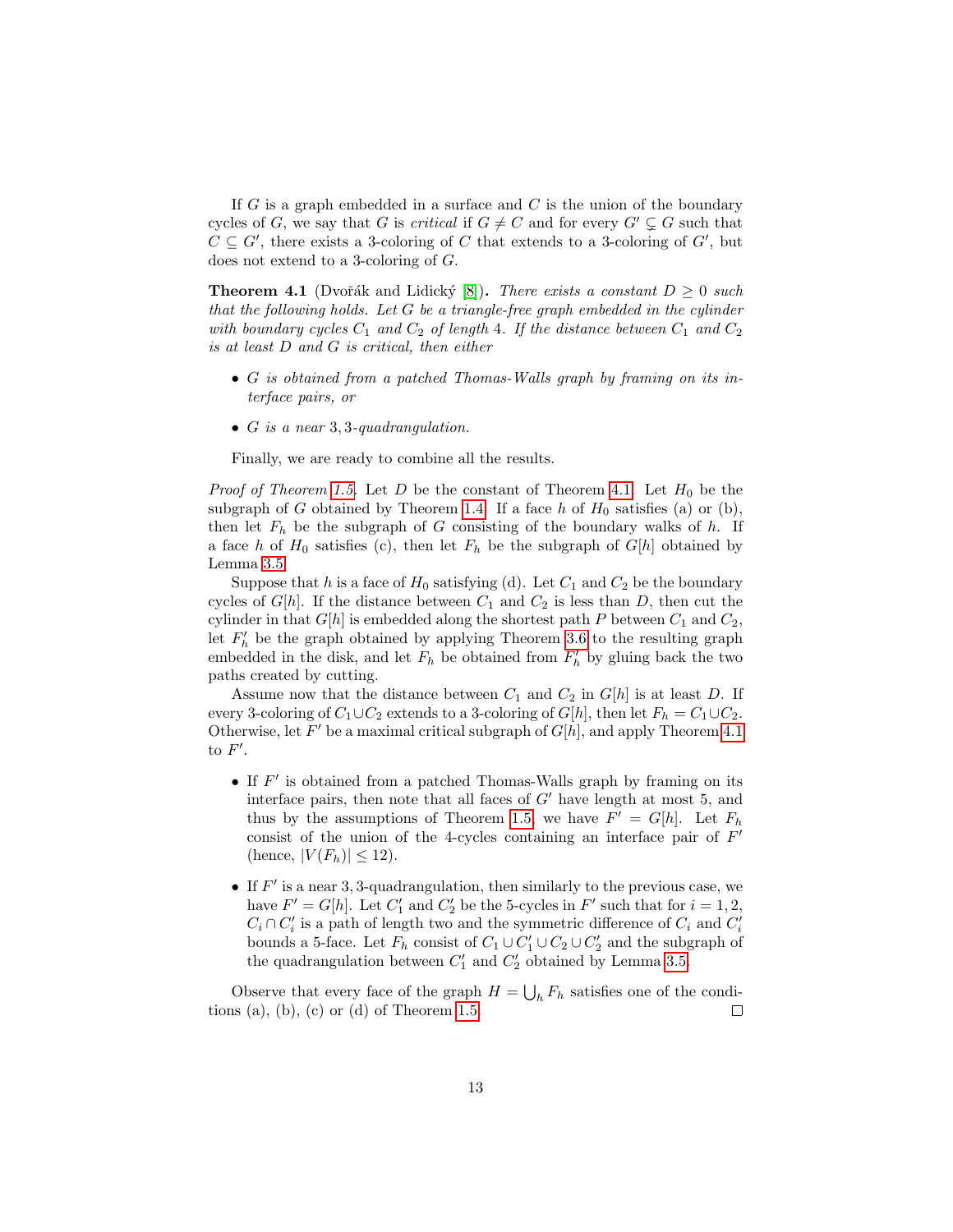#### References

- <span id="page-13-10"></span>[1] Aksionov, V. A. On continuation of 3-colouring of planar graphs. Diskret. Anal. Novosibirsk 26 (1974), 3–19. In Russian.
- <span id="page-13-9"></span>[2] BORODIN, O. V., DVOŘÁK, Z., KOSTOCHKA, A., LIDICKÝ, B., AND YANCEY, M. Planar 4-critical graphs with four triangles. European J. Combin. 41 (2014), 138–151.
- <span id="page-13-3"></span>[3] DVO $\tilde{R}$ AK, Z., KRÁL', D., AND THOMAS, R. Three-coloring triangle-free graphs on surfaces III. Graphs of girth five.  $ArXiv$  e-prints  $1402.4710$  (Feb. 2014).
- <span id="page-13-0"></span>[4] DVOŘÁK,  $Z_{\cdot}$ , KRÁL', D., AND THOMAS, R. Three-coloring triangle-free graphs on surfaces IV. Bounding face sizes of 4-critical graphs.  $ArXiv$  eprints 1404.6356v2 (Jan. 2015).
- <span id="page-13-12"></span>[5] DVOŘÁK, Z., KRÁL', D., AND THOMAS, R. Three-coloring triangle-free graphs on surfaces V. Coloring planar graphs with distant anomalies. ArXiv e-prints 0911.0885v2 (Jan. 2015).
- <span id="page-13-1"></span>[6] DVOŘÁK, Z., KRÁL', D., AND THOMAS, R. Three-coloring triangle-free graphs on surfaces VI. 3-colorability of quadrangulations.  $ArXiv$  e-prints 1509.01013 (Sept. 2015).
- <span id="page-13-11"></span>[7] DVOŘÁK, Z., AND LIDICKÝ, B. Fine structure of 4-critical triangle-free graphs I. Planar graphs with two triangles and 3-colorability of chains. ArXiv e-prints 1505.07294 (May 2015).
- <span id="page-13-13"></span>[8] DVOŘÁK, Z., AND LIDICKÝ, B. Fine structure of 4-critical triangle-free graphs II. Planar triangle-free graphs with two precolored 4-cycles. ArXiv  $e$ -prints 1505.07296 (May 2015).
- <span id="page-13-4"></span>[9] Gimbel, J., and Thomassen, C. Coloring graphs with fixed genus and girth. Trans. Amer. Math. Soc. 349 (1997), 4555–4564.
- <span id="page-13-2"></span>[10] GRÖTZSCH, H. Ein Dreifarbensatz für Dreikreisfreie Netze auf der Kugel. Math.-Natur. Reihe 8 (1959), 109–120.
- <span id="page-13-5"></span>[11] Hutchinson, J. P. Three-coloring graphs embedded on surfaces with all faces even-sided. J. Combin. Theory, Ser. B 65 (1995), 139–155.
- <span id="page-13-6"></span>[12] Mohar, B., and Seymour, P. D. Coloring locally bipartite graphs on surfaces. J. Combin. Theory, Ser. B 84 (2002), 301–310.
- <span id="page-13-7"></span>[13] Nakamoto, A., Negami, S., and Ota, K. Chromatic numbers and cycle parities of quadrangulations on nonorientable closed surfaces. Discrete Math. 285 (2004), 211–218.
- <span id="page-13-8"></span>[14] Thomas, R., and Walls, B. Three-coloring Klein bottle graphs of girth five. J. Combin. Theory, Ser. B 92 (2004), 115–135.